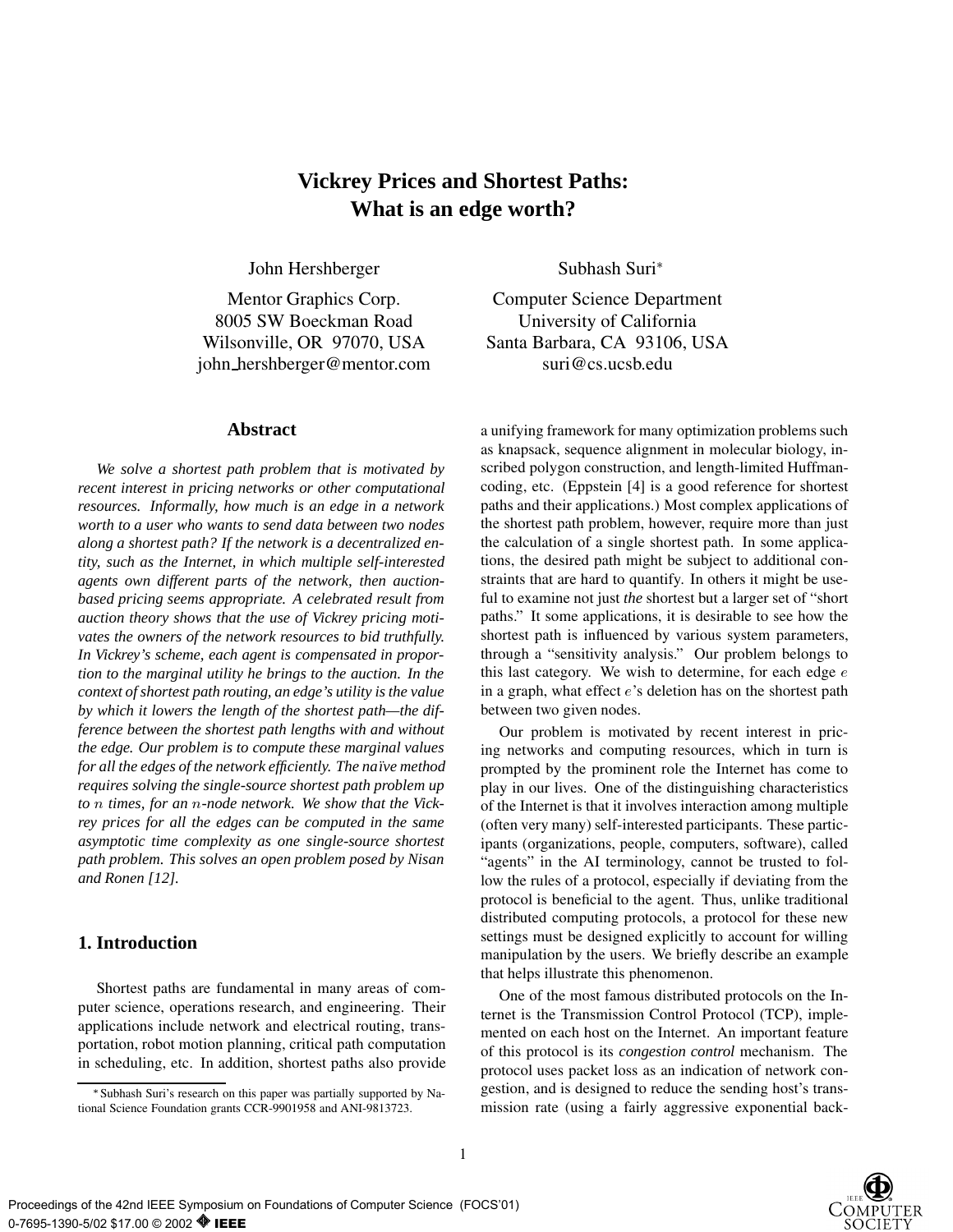off). It then gradually increases the transmission rate until another sign of congestion is detected. This cycle of increasing and then decreasing the transmission rate allows the protocol to discover and utilize whatever bandwidth is available between two communicating hosts, while at the same time sharing the overall resource among many such pairs.

TCP is *self-regulating*, meaning that it assumes that individual hosts will respond to congestion exactly as the designers of the protocol intended. But a self-interested host (agent) has motivation *not* to decrease its sending rate in the hope that *others* will reduce their rate, eliminating the congestion, while he can continue to enjoy the higher rate. In one extreme case, no one follows the TCP congestion rules, and the system crashes; in another extreme case, a few misbehaving users enjoy an unfair share of the network resources, while the rule-abiding majority of users suffer. Because a protocol like TCP is easily manipulated, many researchers have proposed game-theoretic and pricebased mechanisms to share bandwidth and other network resources [5, 13, 19].

In this context, a natural economic question is this: how much is an edge in a network worth to a user who wants to send data between two nodes along a shortest path? If the network is a decentralized entity, such as the Internet, in which multiple self-interested agents own different parts of the network, then an auction is often the best mechanism to determine the utility of various network elements. A celebrated result from auction theory shows that the use of Vickrey pricing motivates the agents to bid truthfully. In Vickrey's scheme, each agent is compensated in proportion to the marginal utility he brings to the auction. The insight of Vickrey is that although agents have an incentive to lie about their costs in the hope of receiving larger compensation from the network, making an edge's payment depend only on the declarations of *other* agents eliminates this manipulative element. $<sup>1</sup>$ </sup>

Suppose we are interested in discovering the shortest path from node  $x$  to node  $y$  in a network  $G$ , whose links are owned by self-interested agents. We assume that agents bid on *individual* links—that is, either each agent owns at most one link, or if an agent owns multiple links, he bids on each independently. (We do not consider the setting where an agent can make strategic bids on *subsets* of links. In

such *bundle auctions*, even determining the winning bids is NP-complete, but under a restricted setting Bikhchandani et al. [2] solve the Vickrey payment problem using linear programming.) The network employs the Vickrey pricing mechanism to elicit agents' *true* preferences (costs). The payment  $p^e$  made to an edge  $e$  is determined as follows:

$$
p^{e} = \begin{cases} d(x, y; G \setminus e) - d(x, y; G|_{e=0}) \\ \text{if } e \text{ is on the shortest path} \\ 0 \text{ otherwise} \end{cases}
$$
 (1)

That is, if edge  $e$  does not belong to the shortest path in  $G$ , then its agent receives zero payment. Otherwise, the payment to <sup>e</sup> is the difference between the cost of the shortest path without  $e$ , and the cost of the shortest path assuming  $e$ is free.

This formulation is from Nisan and Ronen [12], who posed the following question: what is the computational complexity of determining all the Vickrey payments? The straightforward method requires computing the  $x-y$  shortest paths up to *n* times: once in G, and once in  $G \setminus e$ , for each  $e$  that belongs to the shortest path in  $G$ . The payment function expressed in equation (1) requires two shortest path computations, but the second term can easily be deduced from the shortest path distance  $d(x, y; G)$ , for each <sup>e</sup> that belongs to the shortest path. In a graph with  $n$  nodes and  $m$  edges, each shortest path can be computed in  $O(n \log n + m)$  time using Dijkstra's algorithm, if all the edges have non-negative costs, or in  $O(nm)$  time using the Bellman-Ford algorithm, if the network has negative cost edges but no negative cycles [3]. Since there are at most  $n - 1$  edges on the shortest path from x to y, the naïve method's total cost for computing the payments to all the agents is  $O(n^2 \log n + nm)$  for non-negative cost networks, and  $O(n^2m)$  for networks with negative edge costs.

Our main result is an algorithm to compute the Vickrey payments to all the agents in essentially the same time bound as one single-source shortest path computation. Our algorithm builds two shortest path trees, one based on  $x$ and the other based on  $y$ , and computes the payment term  $d(x, y; G \setminus e)$  for each edge e by combining parts of these trees. The total time complexity is  $O(m + n \log n)$  if the edge costs are non-negative, and  $O(nm)$  otherwise.

# **2. Related work**

Researchers in multi-agent systems, or distributed AI, have studied cooperation and competition among "software agents." Many of these papers use ideas from mechanism design to analyze strategies and responses of these agents in negotiations and resource allocations [14, 15, 20]. Others use market-based ideas to solve distributed computational problems [21, 23]. Researchers in networking have

<sup>1</sup> The Vickrey mechanism is a generalization of the well-known sealed bid *second price auction*, in which an object is sold to the highest bidder, but the winner pays a price equal to the runner-up's bid. This auction protocol is known to be truthful, in that a rational agent's best bidding strategy is to bid his true valuation. Thus, in a distributed network where network links belongs to rational, self-interested agents, Vickrey pricing elicits truthful responses from agents, leading to economic efficiency in the network—the shortest paths use agents with lowest costs (even though actual costs are private, not public, information). This truthfulness, however, does come at a cost: the mechanism may need to subsidize the agents. For a proof of the Vickrey mechanism's truthfulness, see [11].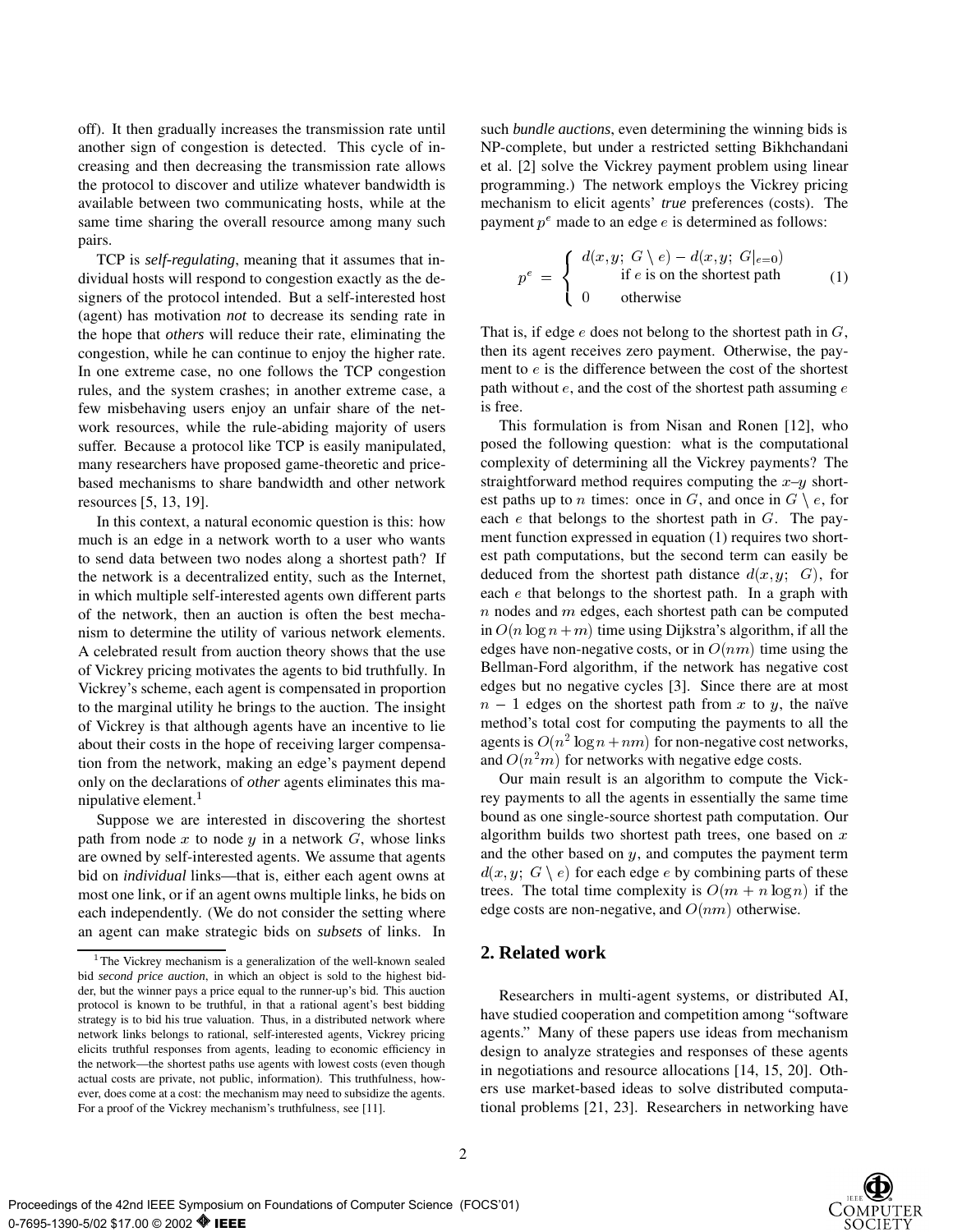proposed game-theoretic techniques to deal with congestion control in the Internet [5, 6, 13, 19].

Our paper is motivated by the algorithmic mechanism design paper of Nisan and Ronen [12]. They investigate computational complexity and algorithmic issues in mechanism design, and raise some intriguing problems. Specifically, they asked the question that forms the basis of our work: Can the payment functions of the Vickrey mechanism be computed faster than  $n$  invocations of the optimization problem? The payment function computation for the network routing problem is equivalent to the following: given a directed graph  $G$ , and two specified nodes  $x$  and  $y$ , determine, for each edge e in the graph, the effect on  $d(x, y)$  of deleting <sup>e</sup>.

Our problem is related to the topic of "sensitivity analysis" in operations research. In sensitivity analysis, the goal is to determine the robustness of a solution: how much the system parameters can be perturbed before the solution changes. For instance, the sensitivity analysis of the minimum spanning tree requires computing for each edge  $e$  the amount  $\delta(e)$  by which the cost of e must change before the minimum spanning tree changes;  $\delta(e)$  is positive if e is part of the MST, and negative otherwise. Tarjan [22] presents an  $O(m\alpha(m, n))$  time algorithm for calculating  $\delta(e)$  for all edges of a graph with n nodes and m edges, where  $\alpha$  is a functional inverse of Ackermann's function. Tarjan also presents a similar result for performing the sensitivity analysis of a shortest path tree. In our problem, however, we are not interested in computing the cost threshold of an edge, but rather in deleting an edge, and then finding the new shortest path. To the best of our knowledge, all the known methods for this type of sensitivity analysis of shortest paths require  $\Omega(m)$  work per shortest path edge [1]. Our problem also has some similarity to the  $k$ -shortest paths problem studied by Eppstein [4], but requires different techniques.

Finally, Bikhchandani et al. [2] and Schummer and Vohra [18] have considered general auction settings where the Vickrey payments correspond to *dual variables* in a linear program. Their results depend on a combinatorial condition, which they call the "agents are substitutes" condition. It turns out that the minimum spanning tree problem and the assignment problem satisfy the "agents are substitutes" condition, and therefore the Vickrey payments for those problems can be determined efficiently. However, the "agents are substitutes" condition does not hold for the shortest path problem, so the methods of [2] and [18] do not apply to our setting.

# **3. Shortest path preliminaries**

We assume that our network is modeled by a graph  $G = (V, E)$ , with  $|V| = n$  and  $|E| = m$ . Each edge  $e \in E$ has an associated cost  $c(e)$ . We consider both directed and undirected graphs, and present our algorithm for undirected graphs first, since some of the details are simpler. We assume that a pair of vertices  $u$  and  $v$  has at most one edge connecting them, but this is not a necessary restriction for our algorithms: the algorithms work just as well when there are multiple parallel edges joining pairs of vertices.

A path in  $G$  is a sequence of edges, such that consecutive edges share a common vertex, and each vertex is incident to at most two path edges. The total cost of a path in  $G$  is the sum of the costs of the edges on the path. The *shortest path* between two vertices a and b, denoted by  $path(a, b)$ , is the path joining  $a$  to  $b$ , assuming one exists, that has minimum cost. The distance between a and b, denoted  $d(a, b)$ , is the length of  $p \, a th(a, b)$ , or infinity if no path exists.<sup>2</sup>

We denote shortest paths and distances when an edge  $e$  has been removed from the graph  $G$  by the notations path  $(a, b; G \setminus e)$  and  $d(a, b; G \setminus e)$ . The distance in the full graph  $d(a, b)$  is shorthand for  $d(a, b; G)$ ; likewise  $path(a, b)$  is shorthand for  $path(a, b; G)$ .

There are two distinguished vertices  $x$  and  $y$  in the graph, called the *source* and the *target* vertices. The shortest path joining them is  $path(x, y) = (v_1, v_2, \ldots, v_k)$ , where  $v_1 = x$ and  $v_k = y$ . Recall that we want to compute, for each  $i \in \{1,\ldots,k-1\}$ , the length of the shortest path from x to y that does not use the edge  $e_i = (v_i, v_{i+1})$ , which we call the  $x$ -y *distance omitting*  $e_i$ . This is precisely the term  $d(x, y; G \setminus e_i)$  in the payment function.

We can analyze the shortest paths from  $x$  to  $y$  in terms of the set of edges crossing a *cut*. In later sections we will choose the cut according to the structure of the graph, but for now let us simply consider any partition of the vertex set V into two sets  $V_x$  and  $V_y$  such that  $x \in V_x$  and  $y \in V_y$ . The set of edges crossing the cut is denoted by  $E_{\text{cut}} = E(V_x, V_y)$ . Each edge  $(u, v) \in E_{\text{cut}}$  has  $u \in V_x$ and  $v \in V_y$ . Any path from x to y must include at least one edge from  $E_{\text{cut}}$ . Therefore, we can express our problem as follows: For each  $e_i = (v_i, v_{i+1})$  and some cut  $(V_x, V_y)$ possibly dependent on  $e_i$ , compute

$$
d(x, y; G \setminus e_i) = \min_{\substack{(u,v) \in E_{\text{cut}} \\ (u,v) \neq e_i}} \left( \begin{array}{c} d(x, u; G \setminus e_i) + \\ c(u, v) + \\ d(v, y; G \setminus e_i) \end{array} \right) (2)
$$

In Section 4 we apply this expression to compute the  $x$ y distance omitting each edge of  $path(x, y)$  in the special case in which  $G$  is undirected and all the vertices of  $V$  lie on  $path(x, y)$ . In Section 5 we solve the problem for general undirected graphs, and in Section 6 we solve the problem for directed graphs.

<sup>2</sup> For convenience we assume that all path lengths are distinct, so the shortest path between any two vertices is unique. This condition is easy to enforce by a symbolic perturbation of the edge costs.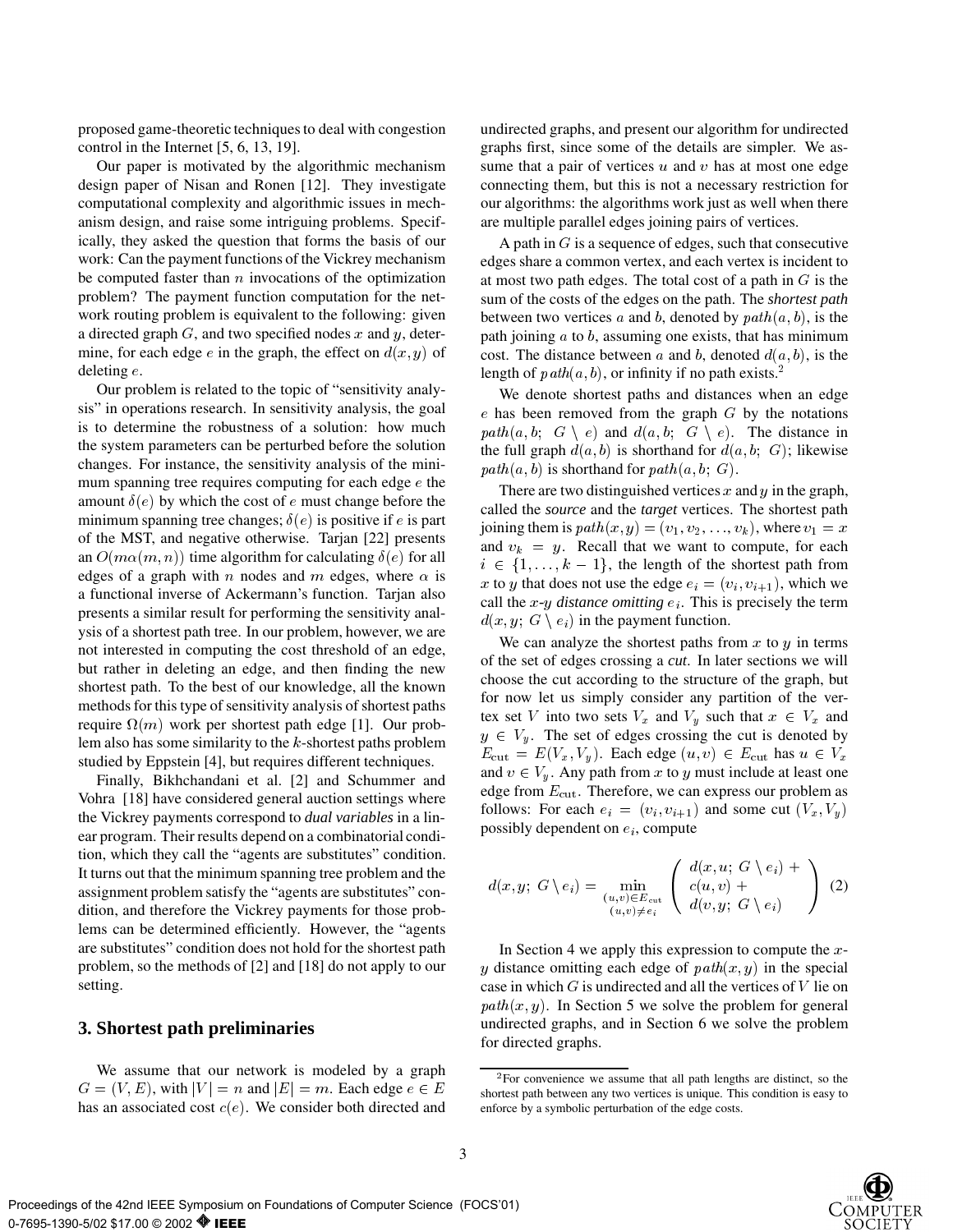# **4. Payment computation in path graphs**

We illustrate our ideas by solving the special case in which  $path(x, y)$  includes all the vertices of V. The additional structure in this case makes it particularly easy to compute the distances in  $G \setminus e$  required by equation (2). We define the cut  $(V_x, V_y)$  based on the natural partition of  $path(x, y) = (v_1, v_2, \ldots, v_n)$  induced by the removal of the edge  $e_i = (v_i, v_{i+1})$ . We choose  $V_x = \{v_1, \ldots, v_i\}$  and  $V_y = \{v_{i+1},\ldots,v_n\}$ . To simplify the notation, we define  $E_i = E(V_x, V_y)$  for  $e_i$ . See Figure 1.



**Figure 1.** The edges of  $E_i$  cross the dashed vertical line.

For a given edge  $e_i = (v_i, v_{i+1})$  to be removed, consider a cut edge  $(u, v) \in E_i$ . Because  $path(x, u)$  is contained in  $V_x, d(x, u) = d(x, u; G \e)$ . Likewise, because path $(v, y)$ is contained in  $V_y$ ,  $d(v, y) = d(v, y; G \setminus e_i)$ . These distances are simply the lengths of the subpaths of  $path(x, y)$ connecting each point to  $x$  and  $y$ . Thus equation (2) reduces to

$$
d(x, y; G \setminus e_i) = \min_{\substack{(u, v) \in E_i \\ (u, v) \neq e_i}} d(x, u) + c(u, v) + d(v, y). \tag{3}
$$

To compute the shortest  $x-y$  path omitting each edge of  $path(x, y)$  efficiently, we evaluate equation (3) for each  $e_i = (v_i, v_{i+1})$  in sequence from  $i = 1$  to  $n-1$ . For a given *i*, we minimize the quantity  $d(x, u) + c(u, v) + d(v, y)$  over all  $(u, v) \in E_i \backslash e_i$ . But the difference between  $E_i$  and  $E_{i+1}$ is easy to compute: it consists of exactly those edges with one endpoint at  $v_{i+1}$ . To produce  $E_{i+1}$  from  $E_i$ , we add to  $E_i$  all edges whose left endpoint is  $v_{i+1}$ , and we remove from  $E_i$  all edges whose right endpoint is  $v_{i+1}$ .

To formalize this, let  $left(e)$  and  $right(e)$  be the indices of the endpoints of e in  $path(x, y)$ , with  $left(e) < right(e)$ . In later sections, when the endpoints of  $e$  do not necessarily lie on  $path(x, y)$ , we will redefine left (e) and right (e) to be indices such that  $e \in E_i$  for all  $left(e) \leq i < right(e)$ . We perform the following algorithm:

#### **Path Algorithm**

- 1. Let *L* and *R* be <sup>k</sup>-element arrays whose elements are sets of edges, initially empty. Let  $Q$  be a priority queue of (weight, edge) pairs, indexed by weight, initially empty.
- 2. For each  $e \in E \setminus path(x, y)$

If  $left(e)$  < right(e), put e into  $L[left(e)]$  and  $R[right(e)].$ 

- 3. For  $i = 1$  to  $k 1$ 
	- (a) For each  $e = (u, v) \in L[i]$ Insert  $(w, e)$  into  $Q$ , with weight  $w =$  $d(x, u; G \setminus e_i) + c(u, v) + d(v, y; G \setminus e_i).$
	- (b) Remove from Q all  $(w, e)$  pairs with  $e \in R[i]$ .
	- (c) Report the minimum weight in  $Q$  as the x-y distance omitting  $e_i$ .

At step i, Q contains the edges of  $E_i \setminus e_i$ , and so the x-y distance omitting  $e_i$  is correctly computed. Only the priority queue operations take non-constant time. A naïve priority queue implementation gives a running time of  $O(m \log m)$ .

We can improve this time complexity by using a Fibonacci heap for Q with at most  $k - 1$  nodes, numbered from 2 to  $k$  [3]. The j'th node stores the minimum-weight edge in the current cut that belongs to  $R[j]$ . We initialize the Fibonacci heap to have  $k - 1$  nodes, each with weight  $\infty$ . In step 3a, for each  $e \in L[i]$ , we compare its weight w with the weight of the heap node with index  $j = right(e)$ ; if <sup>e</sup> has the lesser weight, we perform a DecreaseKey operation on node  $j$  and reset its edge to be  $e$ . (We do not need to do anything if <sup>e</sup> has the greater weight, because the edge stored at node  $j$  will be in the cut just as long as  $e$ .) In step 3b, we delete node  $i$  from  $Q$ —the minimization in step 3a means that this node is the representative of all the edges in  $R[i]$ . Thus the heap contains only a subset of the edges that would be stored in a naïve implementation of  $Q$ , but it is guaranteed to contain the minimum-weight element of the cut set.

The Fibonacci heap implementation performs  $O(m)$ DecreaseKey operations, but only  $O(n)$  inserts, deletes, and FindMin operations. Only the delete operation takes  $O(\log n)$  time in the Fibonacci heap; the other three operations take  $O(1)$  amortized time apiece. Thus, the total time spent on priority queue operations using the Fibonacci heap implementation is  $O(n \log n + m)$ .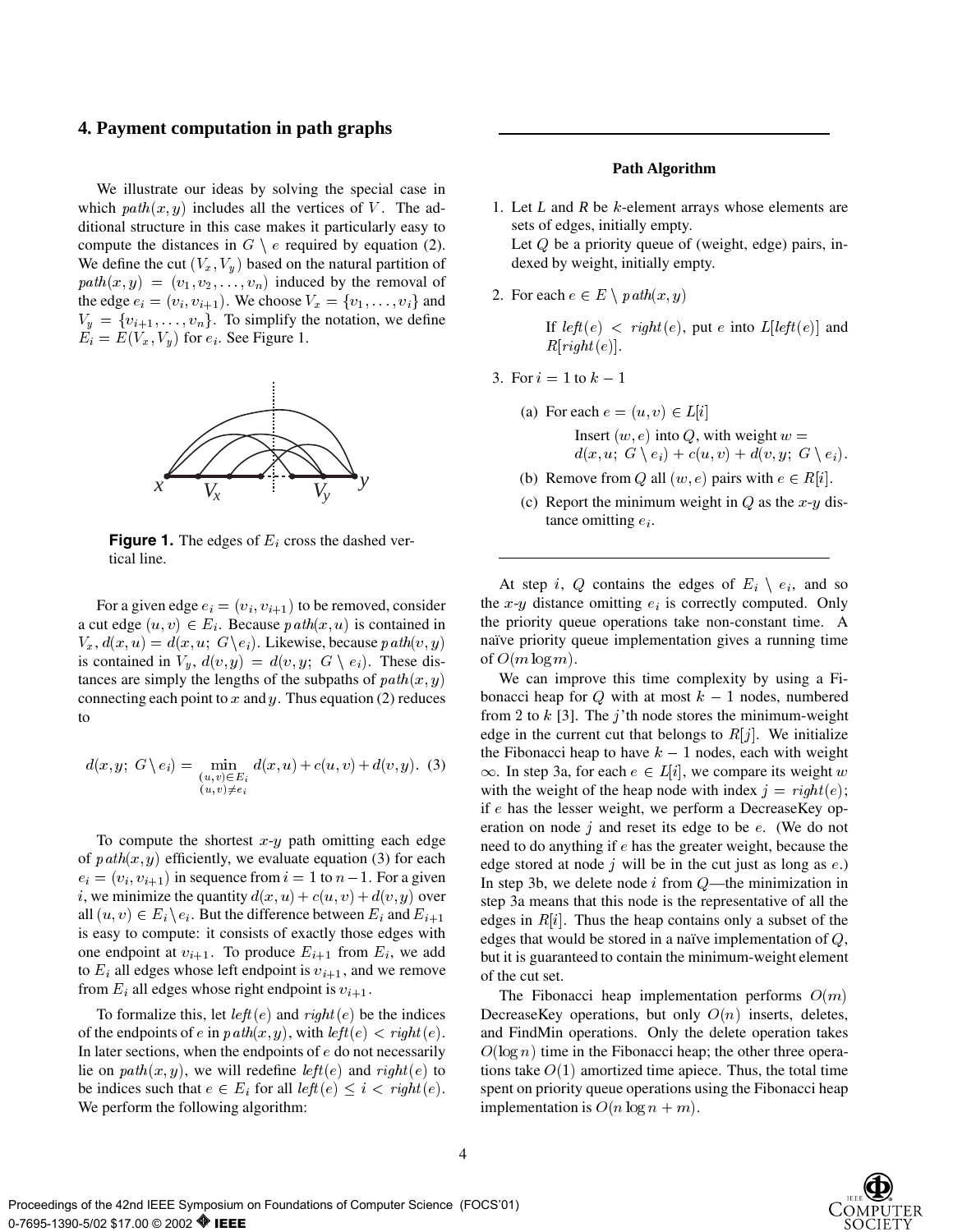# **5. Networks with undirected edges**

In a general undirected graph, not all vertices lie on  $path(x, y)$ . This means that the structure of the shortest paths from  $x$  to other vertices is unrelated to the structure of the shortest paths from those other vertices to  $y$ . The *shortest path tree* with source  $x$  is the union of all the shortest paths from  $x$  to other vertices in  $V$ . Since we assume uniqueness of shortest paths, this union of paths is indeed a tree. Each vertex  $v$  has a unique parent  $u$  in the tree;  $path(x, v)$  is obtained by concatenating  $path(x, u)$  with the edge  $(u, v)$ . Let us denote the shortest path tree with source  $x$  by  $X$ .

We can also define a shortest path tree with sink  $y$ , which we denote by  $Y$ . This is the union of all shortest paths from vertices in  $V$  to the destination y. (Since we are assuming  $G$ is undirected, <sup>Y</sup> is identical in structure to the shortest path tree with source <sup>y</sup>. For directed graphs, this is not true.) The shortest path trees X and Y can be computed in  $O(n \log n +$ m) time using Dijkstra's algorithm and Fibonacci heaps [3], or in  $O(m \log n)$  time using simple data structures.

In the case of a path graph, as discussed in Section 4,  $X = Y = path(x, y)$ , and the removal of an edge e splits  $X$  and  $Y$  into identical components. However, for general undirected graphs, this is not true. For example, in Figure 2, the vertices in the upper branch of the graph lie in opposite components of  $X \setminus e$  and  $Y \setminus e$ .



**Figure 2.** *X* and *Y* have different structures.

To compute the x-y distance omitting each edge  $e_i$  =  $(v_i, v_{i+1})$  in  $path(x, y) = (v_1, \ldots, v_k)$ , we define the cut  $(V_x, V_y)$  based on the shortest path tree X. Because  $path(x, y)$  is contained in X, the removal of  $e_i$  splits X into two components; we choose the component containing x to be  $V_x$ , and the complement to be  $V_y$ . To be more specific in the determination of  $V_x$  and  $V_y$ , we assign vertices of <sup>V</sup> to *blocks* based on their position in the shortest path tree X. If we delete all the edges of  $path(x, y)$  from X, the

vertices connected to  $v_i$  in the remaining forest form block  $B_i$ . If  $u \in B_i$ , we define  $block(u) = i$ . Thus for a given edge  $e_i = (v_i, v_{i+1}) \in path(x, y), V_x = \bigcup_{i=1}^{i} B_i$ , and  $V_y = \bigcup_{i=i+1}^k B_i$ . See Figure 3.



**Figure 3.** Removing  $path(x, y)$  from X defines blocks  $B_i$ .

Consider computing the x-y distance omitting  $e_i$  according to equation (2). For all  $u \in V_x$ , path $(x, u)$  is contained in  $V_x$  by definition, so we have  $d(x, u) = d(x, u; G \setminus e_i)$ . Because the partition of X induced by deleting  $e_i$  is not the same as the corresponding partition of  $Y$  (Figure 2), it is not obvious that  $path(v, y)$  is contained in  $V_y$  for all  $v \in V_y$ . Nevertheless, it turns out that  $path(v, y)$  does not use  $e_i$ , which is what we need.

**Lemma 1** Let v be a vertex in  $V_y = \bigcup_{j=i+1}^k B_j$  for some  $e_i = (v_i, v_{i+1})$ *. Then*  $d(v, y) = d(v, y; \tilde{G} \setminus e_i)$ *.* 



**Figure 4.** Unlike the shaded path,  $path(v, y)$ cannot include  $e_i$ , because  $path(v_{i+1}, v)$  is contained in  $V_u$ .

**Proof:** The proof is by contradiction. Suppose that  $path(v, y)$  uses the edge  $e_i$ . It must traverse  $e_i$  in the forward direction, from  $v_i$  to  $v_{i+1}$ , because the shortest path from  $v_{i+1}$  to y is fully contained in  $V_y$  and does not traverse  $e_i$ . Then  $path(v, y)$  is the concatenation of  $path(v, v_{i+1})$ with  $path(v_{i+1}, y)$ , and the first subpath contains vertex  $v_i$  (which is a vertex of  $V_x$ ) in its interior (see Figure 4). On the other hand, because  $v \in V_y$ , the shortest path tree X shows that  $path(v_{i+1}, v)$  is completely contained in  $V_y$ . Since G is undirected,  $path(v, v_{i+1})$  is just the reversal of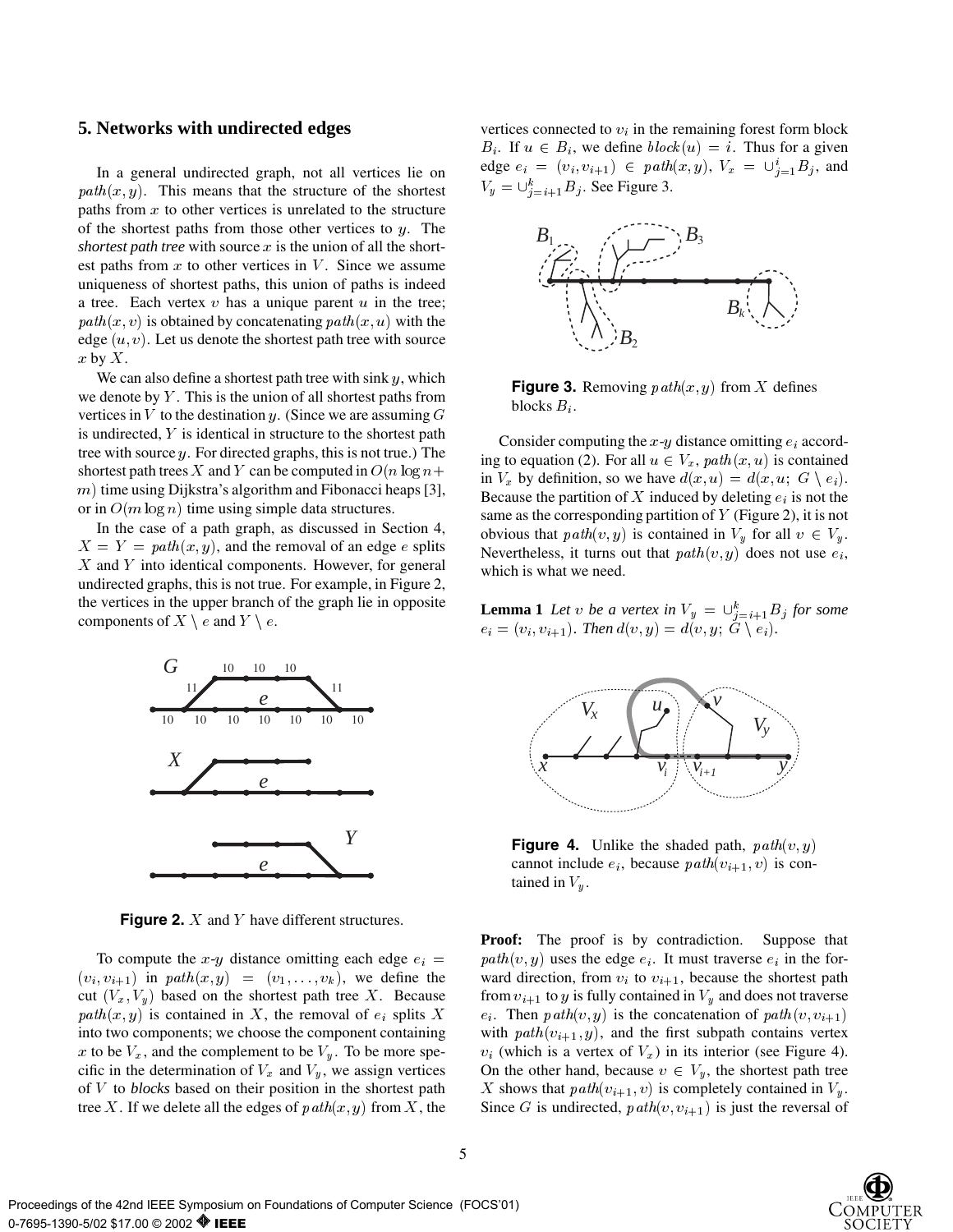$path(v_{i+1}, v)$ . But one contains  $v_i$  and one does not, a contradiction. Therefore  $path(v, y)$  does not contain  $e_i$ , and the lemma is established. H

We have (almost) reduced the general undirected graph case to the case in which all vertices lie along  $path(x, y)$ . For an edge  $e = (u, v) \notin path(x, y)$ , we define left  $(e)$  =  $block(u)$  and  $right(e) = block(v)$ , assuming  $block(u) <$ blo ck(v). This ensures that  $e \in E_i$  if and only if  $left(e)$  <  $i < right(e)$ , and we can apply the algorithm of Section 4 directly. For each edge  $(u, v) \in E_i$ , the distance  $d(x, u)$  is computed using the shortest path tree  $X$ , and the distance  $d(v, y)$  is computed using Y.

# **6. Directed networks**

When G is directed, things become more complicated. For example, the shortest path tree with source  $s$  is not the same as the shortest path tree with sink <sup>s</sup>. To get the shortest path tree  $Y$  with sink  $y$ , we must reverse the orientation of every edge in  $E$  and compute the shortest path tree with source y in this modified tree.

If <sup>G</sup> contains only edges with non-negative costs, we can compute the shortest path tree using Dijkstra's algorithm in  $O(n \log n + m)$  time, as in the undirected case. However, directed graphs may contain negative-cost edges; so long as there are no negative-cost cycles, it still makes sense to compute shortest paths. If <sup>G</sup> contains negative-cost edges, Dijkstra's algorithm is not applicable, and we must use a less efficient  $O(nm)$  algorithm to compute shortest path trees [3].



**Figure 5.** Lemma 1 is false for directed graphs.

Even after the shortest path trees  $X$  and  $Y$  are computed, computing the  $x-y$  distance omitting each edge on  $path(x, y)$  is still more complicated than in the undirected case. The chief difficulty is that Lemma 1 does not hold for directed graphs. Figure 5 shows an example in which vertex v belongs to the component of  $X \setminus e$  that contains y, but the shortest path  $path(v, y)$  contains the edge e. Fortunately, it turns out that we can finesse our way around the failure of Lemma 1. As the following lemma shows, we do not need to minimize over all the edges in  $E(V_x, V_y)$  in equation (2), and the edges that we do need don't violate Lemma 1.

**Lemma 2** Let  $V_x$  and  $V_y$  be the components of X induced *by removing an edge*  $e \in path(x, y)$ *. Then path* $(x, y; G \backslash e)$ *includes exactly one edge of*  $E(V_x, V_y)$ *.* 



**Figure 6.** *u* is the last vertex of  $P$  in  $V_x$ . Shaded  $path(x, u)$  is contained in  $V_x$ .

**Proof:** Consider any path P connecting x to y in  $G \setminus e$ , and let u be the last vertex of P in  $V_x$ . (The path P may pass from  $V_x$  to  $V_y$  several times, but we choose the last such transition. See Figure 6.) The shortest path from  $x$  to  $u$  in G is contained in  $V_x$ , since  $V_x$  is a subtree of X containing both x and u. Therefore  $path(x, u) = path(x, u; G \setminus e)$ , and we can shorten  $P$  by replacing the portion of  $P$  up to  $u$ by path $(x, u)$ . The only edge of  $E(V_x, V_y)$  in this shorter path is the one immediately following  $u$ . It follows that the shortest path from x to y in  $G \setminus e$  must contain exactly one edge of  $E(V_x, V_y)$ .

A simple corollary of this lemma is the fact that if  $(u, v)$ is the single edge of  $path(x, y; G \setminus e)$  in  $E(V_x, V_y)$ , then  $path(v, y; G \setminus e) = path(v, y)$ . It follows that in the minimization of equation (2), we do not need to consider any edge  $(u, v)$  of  $E(V_x, V_y)$  such that  $path(v, y)$  contains any vertex of  $V_x$ . Consequently, the minimization set of equation (2) can be reduced as follows:

$$
d(x, y; G \setminus e) = \min_{\substack{(u, v) \in E(V_x, V_y) \\ (u, v) \neq e \\ path(v, y) \cap V_x = \emptyset}} \left( \begin{array}{l} d(x, u; G \setminus e) + \\ c(u, v) + \\ d(v, y; G \setminus e) \end{array} \right)
$$
\n
$$
(4)
$$

To filter out edges that violate the condition on  $path(v, y)$ , we label each vertex  $v \in V$  according to the lowest-indexed block of X that  $path(v, y)$  passes through. Define  $minblock(v)$  to be the smallest i such that  $path(v, y)$ contains a vertex of block  $B_i$ . That is,  $minblock(v)$  =  $\min_{w \in path(v,y)} \text{blo } ck(w)$ . See Figure 7. We can compute  $minblock(v)$  for all vertices v in  $O(n)$  time by by a preorder traversal of Y starting from y. For any edge  $(u, v)$ ,  $minblock(u)$  is just  $min(block(u), minblock(v)),$  and the preorder traversal visits  $v$  before  $u$ .

For a directed edge  $e = (u, v) \notin path(x, y)$ , we define  $left(e) = block(u)$  and  $right(e) = minblock(v)$ . With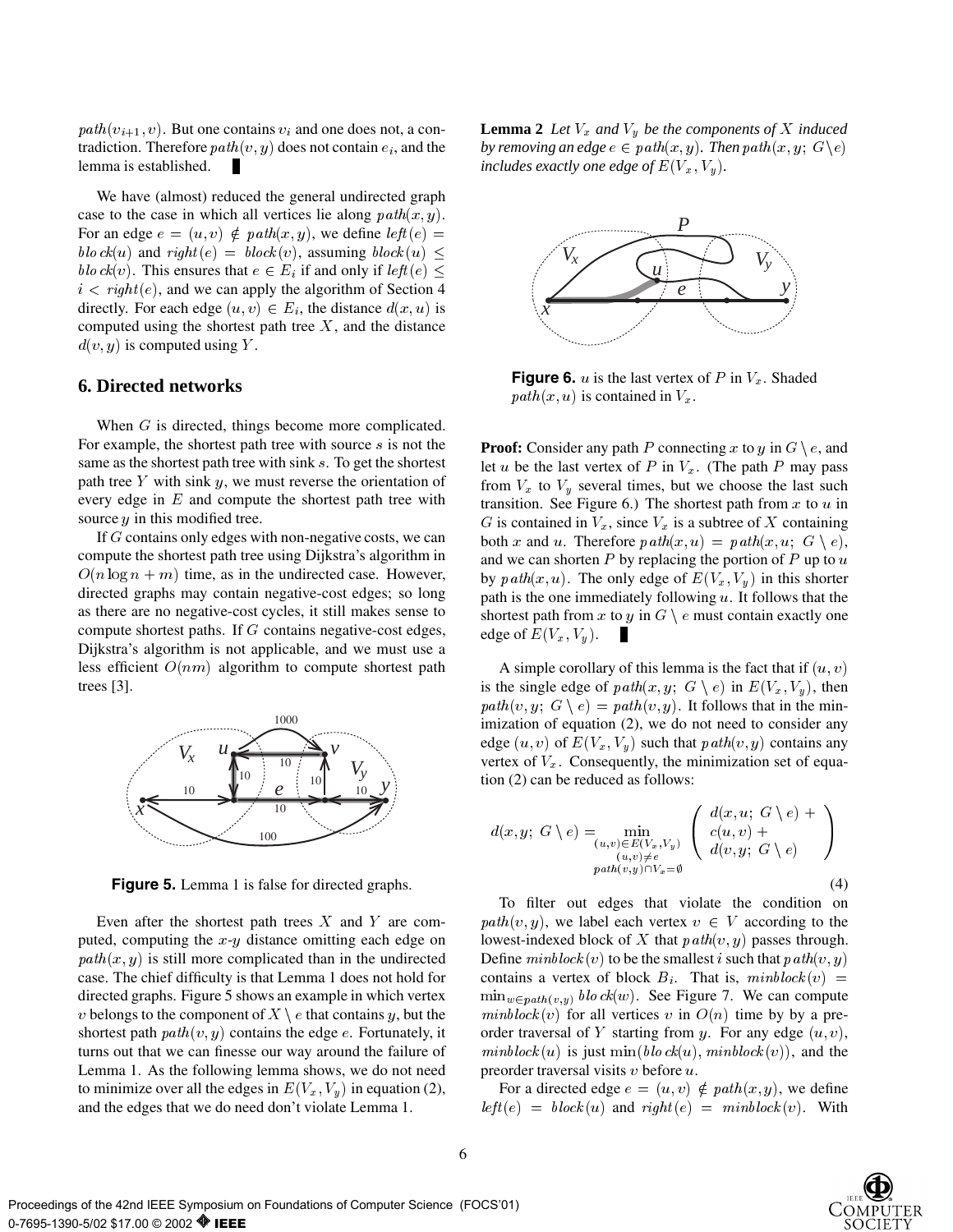

**Figure 7.**  $\text{block}(v)=5$ , but  $\text{minblock}(v)=3$ .

these definitions of  $left(e\right)$  and  $right(e)$ , we ensure that e belongs to the minimization set of equation (4) for  $e_i$  if and only if  $left(e) \le i \le right(e)$ , and we can apply the algorithm of Section 4. The distances  $d(x, u)$  and  $d(v, y)$  are available from the shortest path trees  $X$  and  $Y$ . We have established our main result:

**Theorem 3** *Given a directed network* <sup>G</sup> *with* <sup>m</sup> *edges and a pair of vertices*  $(x, y)$ *, we can compute*  $d(x, y; G \setminus e)$  *for each edge*  $e \in path(x, y)$  *in total time*  $O(n \log n + m)$  *plus the time to compute a shortest path tree in* <sup>G</sup>*.*

This theorem allows us to compute the Vickrey payments for all edges of a shortest path in a network, as given in equation (1), in the same asymptotic time as is needed to compute the shortest path itself.

## **7. Concluding remarks**

With the emergence of the Internet as a global platform for communication, computation, and commerce, there is an increased need to design efficient protocols that motivate self-interested agents to cooperate. Example applications include resource allocation in computational grids [24], market-based protocols for scheduling or task allocation [21, 23], and congestion control in the Internet [5, 6, 10, 19]. One of the most celebrated results in the field of mechanism design is the Vickrey (or Vickrey-Clarke-Groves) protocol, which uses a payment scheme to motivate selfish agents to bid truthfully.

In this paper, we focused on the algorithmic aspect of computing the Vickrey payments in the context of shortest path routing in an internet, where multiple self-interested agents own portions of the network. Naïvely, computing payment functions for  $n$  agents requires  $n$  shortest path computations. Our main result shows that this computational overhead can be significantly reduced—the payments are computable in the same asymptotic time as a single shortest path tree. Our algorithm is quite simple, and uses only some elementary properties of shortest paths.

We believe our algorithm will have applications to other graph problems as well. For example, we have recently used these ideas to compute the <sup>k</sup> *simple (loopless) shortest paths* in the same asymptotic time as  $k$  single-source shortest path

tree computations (paper in preparation). The running time of our algorithm is an improvement by a factor of  $\Omega(n)$  over the previous best results, which date back to Lawler's and Yen's algorithms of the early seventies [8, 25, 26].

Many interesting and challenging problems remain in the still nascent field of algorithmic mechanism design. For instance, many applications in distributed computing may require designing new mechanisms [12, 21, 24]. There are also many important problems in which computing Vickrey payments requires solving NP-complete problems [9, 16, 17]. In those cases, it would be interesting to use the techniques of approximation or randomization to design new polynomial-time mechanisms. The work of Bikhchandani et al. [2] and Schummer and Vohra [18] also suggests a promising direction for further exploration.

# **References**

- [1] R. K. Ahuja, T. L. Magnanti, and J. B. Orlin. *Network Flows: Theory, Algorithms, and Applications*. Prentice Hall, Englewood Cliffs, NJ, 1993.
- [2] S. Bikhchandani, S. de Vries, R. Vohra, and J. Schummer. Linear Programming and Vickrey Auctions. *Proceedingss of the IMA workshop on e-auctions and markets*, 2001.
- [3] T. H. Cormen, C. E. Leiserson, and R. L. Rivest. *Introduction to Algorithms*. MIT Press, Cambridge, MA, 1990.
- [4] D. Eppstein. Finding the <sup>k</sup> shortest paths. *SIAM J. Computing*, 28:652–673, 1998.
- [5] R. J. Gibbens and F. P. Kelly. Resource pricing and the evolution of congestion control. *Automatica*, 35:1969–1985, 1999.
- [6] R. Karp, E. Koutsoupias, C. Papadimitriou, and S. Shenker. Optimization problems in congestion control. In *Proc. 41st Annu. IEEE Sympos. Found. Comput. Sci.*, 2000.
- [7] V. King. A simpler minimum spanning tree verification algorithm. *Algorithmica*, 18(2):263–270, 1997.
- [8] E. L. Lawler. A procedure for computing the  $K$  best solutions to discrete optimization problemns and its application to the shortest path problem. *Management Science*, 18, pp. 401–405, 1972.
- [9] D. Lehmann, L. O'Callaghan, and Y. Shoham. Truth revelation in approximately efficient combinatorial auctions. In *Proc. ACM Conference on Electronic Commerce*, 2000.